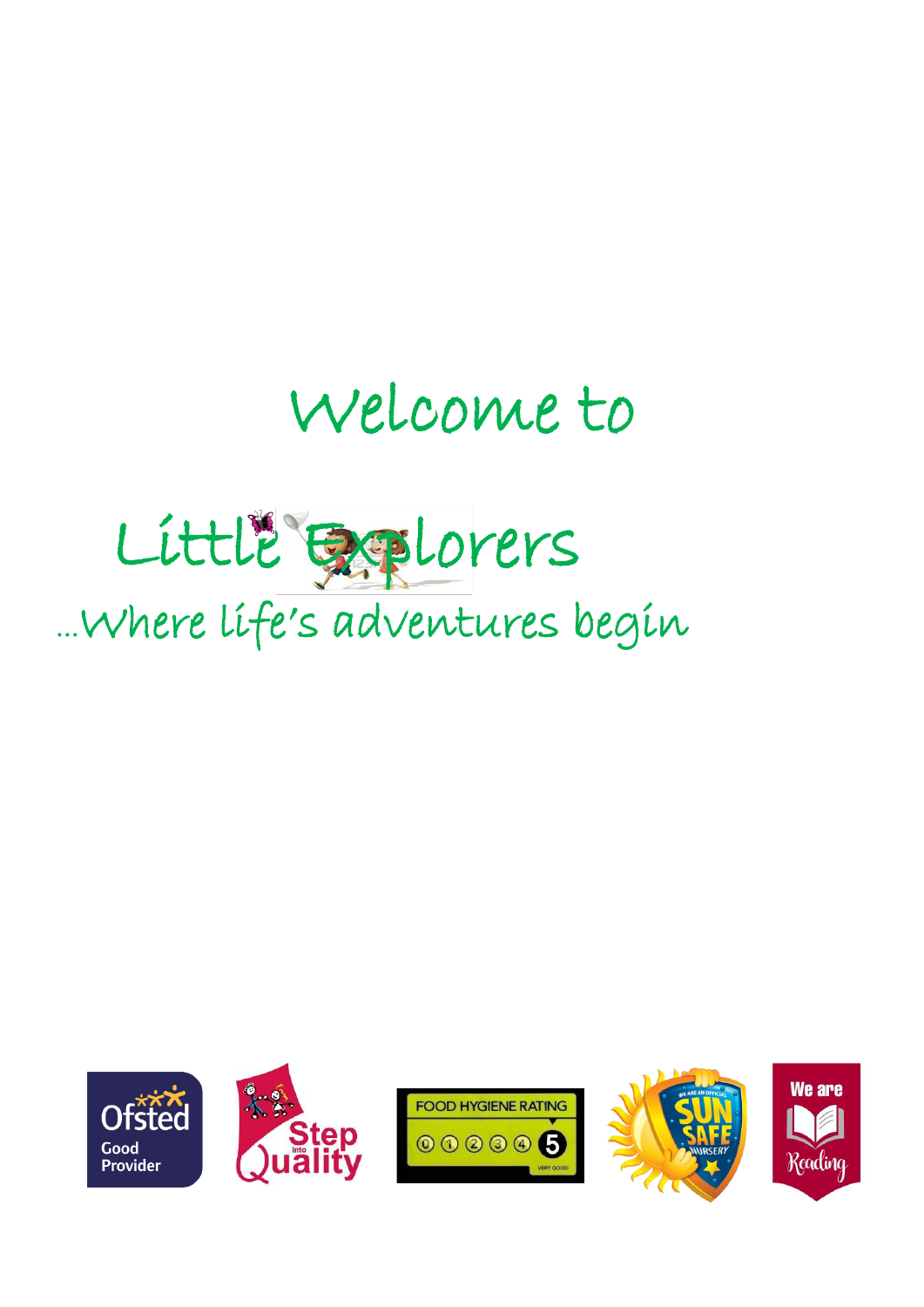# **Contact details**

Little Explorers Nursery & Pre-School

Chorley Business and Technology Centre

Euxton Lane

Chorley

PR7 6TE

Telephone: 01257 246040

Email: [info@littleexplorers.me.uk](mailto:info@littleexplorers.me.uk)

Website: www.littleexplorers.me.uk

**Facebook**: little explorers nursery & pre-schoolC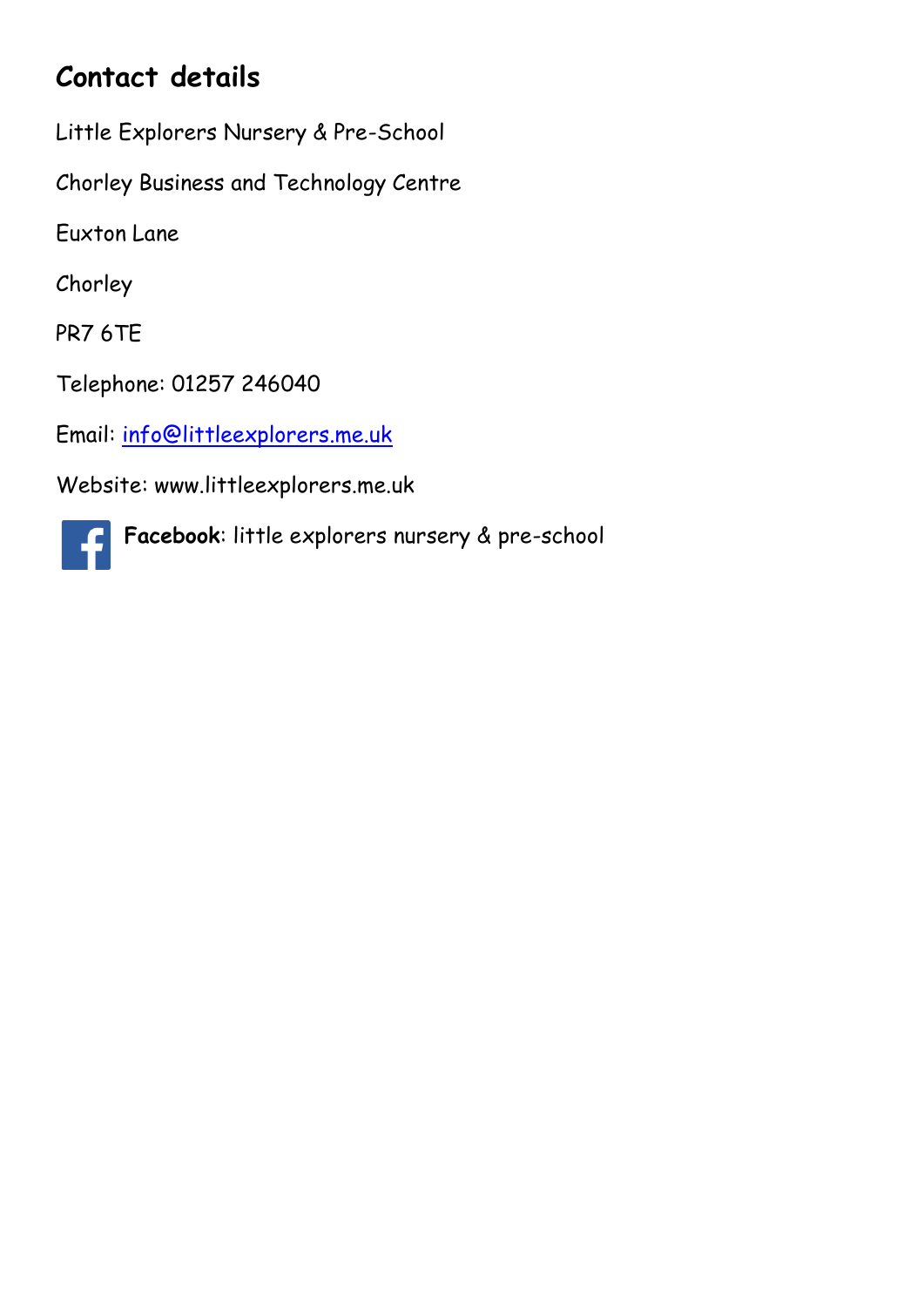# **Welcome to Little Explorers**

Thank you for your interest in our nursery. We hope you find this information helpful. Please do not hesitate to contact us if you have any queries.

We operate an 'open door' policy which means that you are welcome to come and look around at anytime, during opening hours. No appointment is necessary.

## **A little bit about our wonderful nursery**

Little Explorers Nursery & Pre-School opened in April 2013. We are situated on Chorley Business and Technology Centre, just off Euxton Lane, Chorley. The nursery is registered to care for children from birth up to 5 years old.

We are open 52 weeks a year, closing only on Bank Holidays. We operate Monday – Friday from 7.30am to 6.00pm offering morning and afternoon sessions as well as full day care. We also accept 2, 3 and 4 year old funding.

We are registered with Ofsted and are currently graded as 'Good' in all areas. (February 2018). You can read a copy of our full inspection report at:

[https://reports.ofsted.gov.uk/inspection-reports/find-inspection](https://reports.ofsted.gov.uk/inspection-reports/find-inspection-report/provider/CARE/EY539307)[report/provider/CARE/EY539307](https://reports.ofsted.gov.uk/inspection-reports/find-inspection-report/provider/CARE/EY539307)

We are proud of our nursery and strive to provide the highest standards of care and early year's education. Our staff, led by an experienced Management Team, are highly skilled and qualified and put our children at the heart of all they do.

Our nursery motto is,' Achieve and succeed, together we are a family.' This underpins our ethos which embraces all of our children, staff and extended families being part of the Little Explorers family, supporting each other to have high aspirations and sharing success and achievements, no matter how big or small.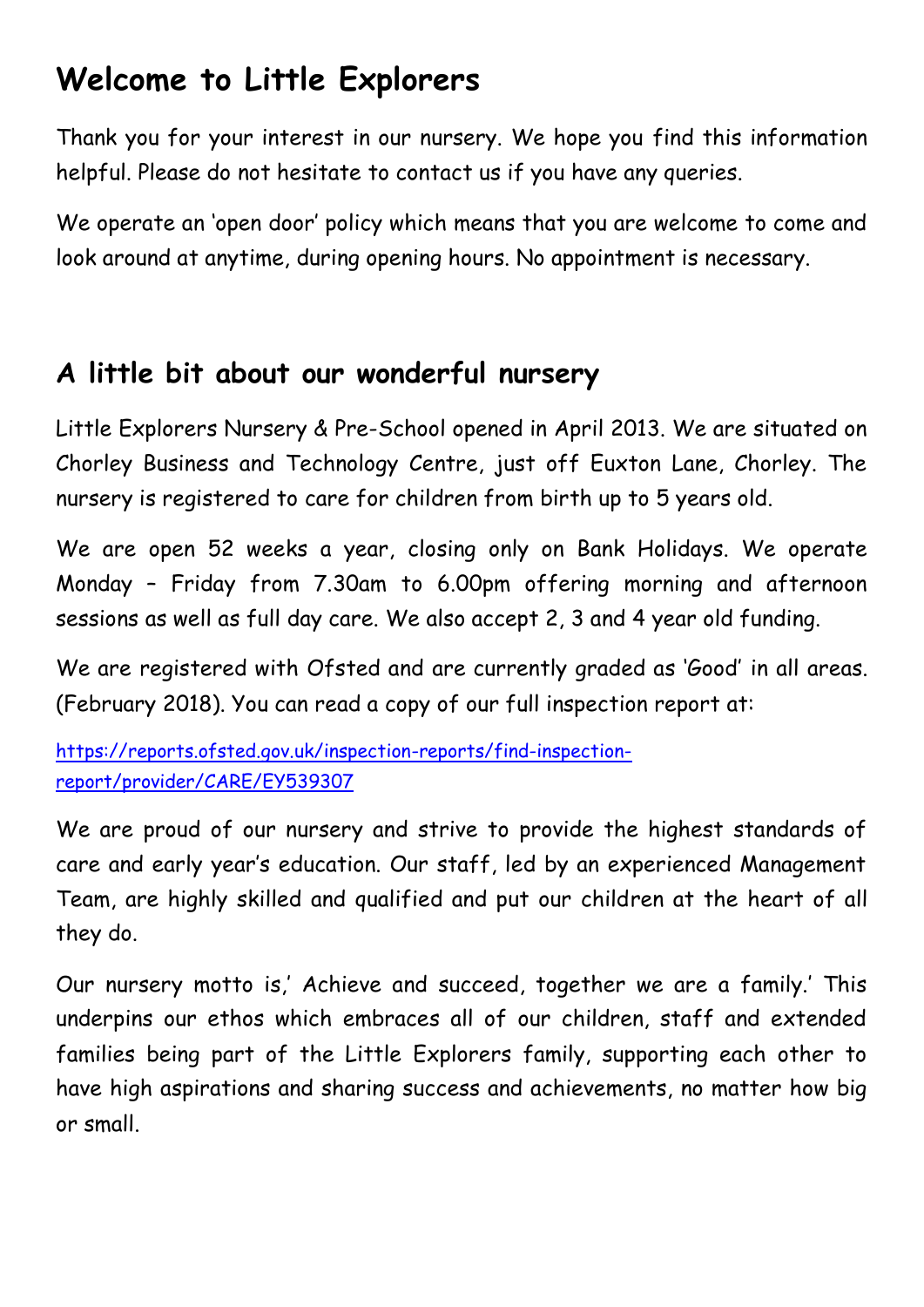## **Meet the Little Explorers Team**



#### **Nicky Norton, Nursery Manager**

**Qualifications:** NNEB, Foundation Degree Early Years Leadership, BA (Hons) First Class Early Years Leadership, Early Years Professional Status.

I have over 30 years experience in childcare. I have worked as a Nursery Manager, Early Years Consultant and an Ofsted Inspector and have also owned my own nursery. I joined Little

Explorers in February 2018 and I am passionate about providing outstanding, quality childcare and education for all our babies and children. I am committed to working in partnership with parents to ensure that all our children receive the very best start on their learning journey.



#### **Amanda Pemberton, Deputy Manager**

**Qualifications:** BTec Level 3 Children's Learning & Development

I have worked at Little Explorers since August 2013, having started as an Early Years Practitioner. I have worked as a Room Leader in all of the nursery rooms. In my current role as Deputy

Manager I am responsible for supporting the Nursery Manager to ensure we provide the very best provision for our children and families. I am also the nursery SENco and I am happy to provide any support or advice to you and your family should you have any concerns over your child's development.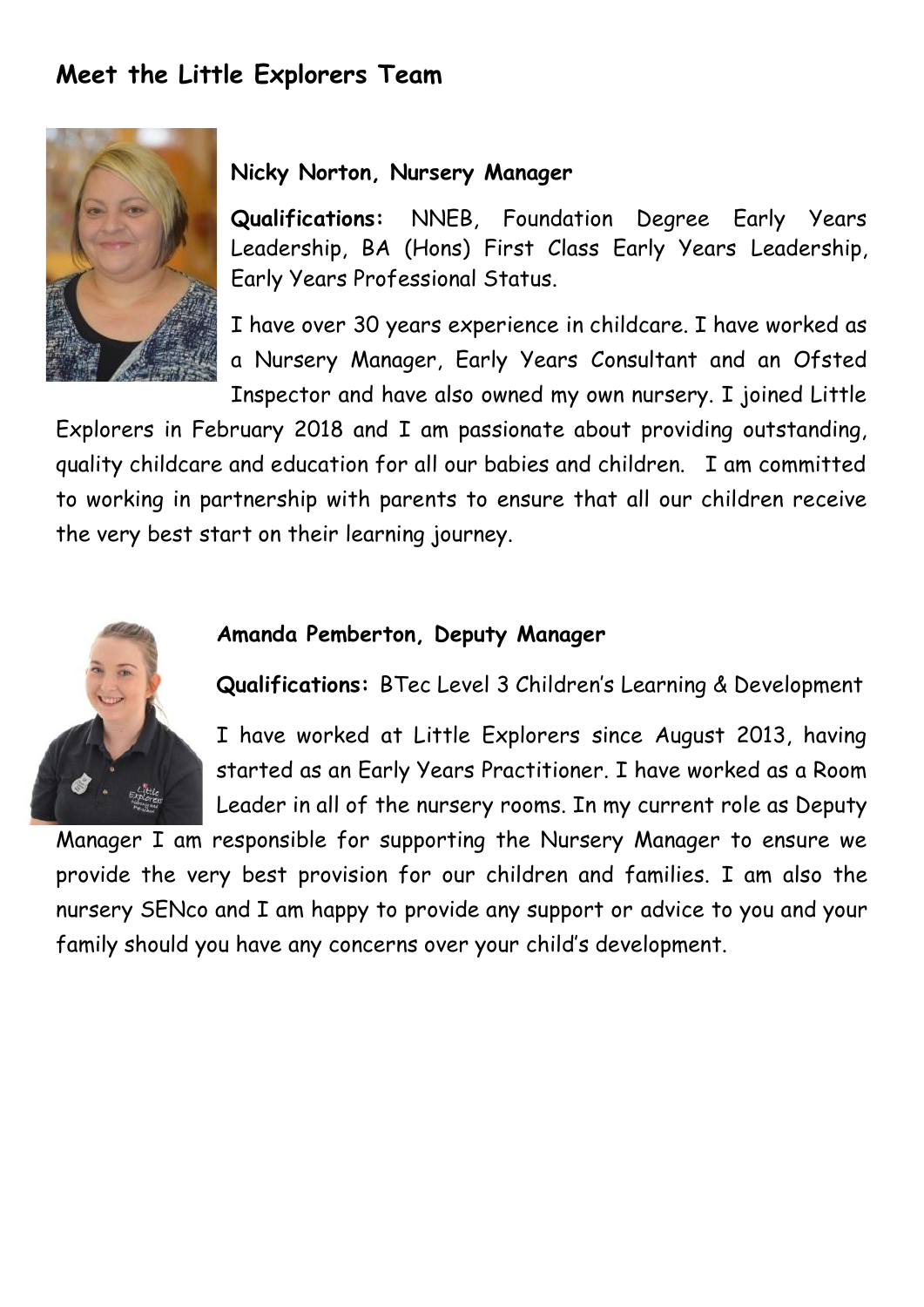

## **Alex Murtagh, Early Years Teacher**

**Qualifications:** BA (Hons) Primary Education: Early Years, Early Years Teacher Status

In my role as teacher, I oversee the curriculum and lead Phonics and number sessions, focussed group activities and small intervention groups. When children leave Little Explorers they are well equipped for their transition into

Primary education. I love working in a team and have been at Little Explorers since February 2016. I liaise with all our local feeder schools in order to promote school readiness and ensure a smooth transition to primary school for our children.



#### **Linda McCann, Finance / Admin**

I have worked at Little Explorers since 2016. I work 3 days a week at nursery; Monday, Wednesday and Thursday. My job is to oversee the finance, including fees and funding. Please do not hesitate to contact me if you need any help.

The senior management team are supported by experienced and skilled Room Managers, Early Years Practitioners, a nursery housekeeper and a cook.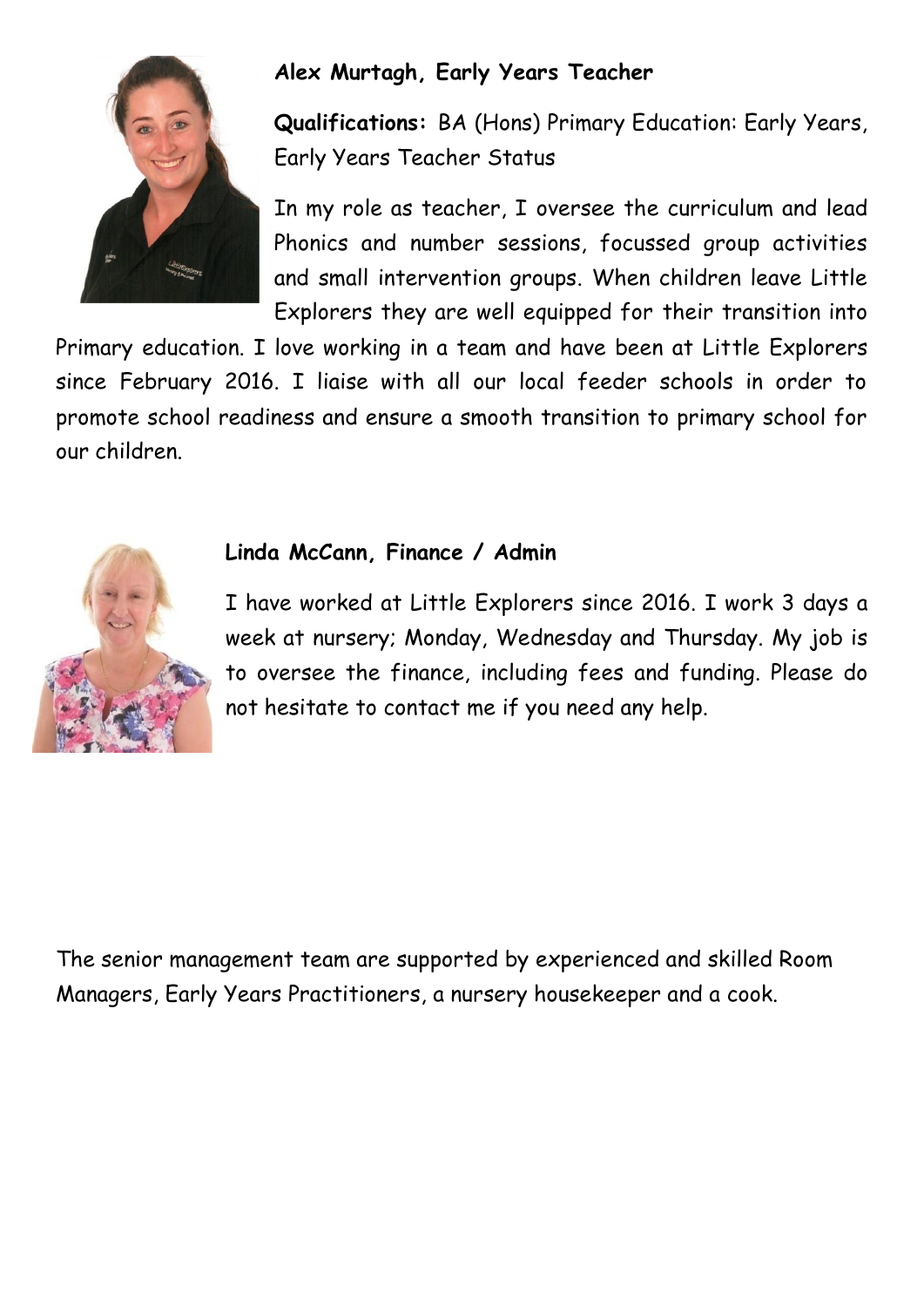## **Our Nursery Rooms**

### **Caterpillars**

The Caterpillar room is specially designed for our youngest babies. The room is safe and secure with a quiet and tranquil atmosphere. The room is well

equipped with up to date resources. Our caring staff are well qualified and work together with parents developing a trusting partnership.

Your baby will be allocated a key person who will work around their individual needs and routines and ensure the transition from home to nursery is a smooth one. We have a dedicated sleep area and several cosy areas for the children to sleep when needed. All babies have their own care plan, completed by you and the key person and updated regularly. Each parent is given full breakdown on collection of what their child has experienced throughout the day.The contentment and happiness of your baby is paramount.

### **Butterflies**

When children are confident walkers they move into the Butterflies room. This large, spacious environment

provides opportunities for toddlers to be creative and messy as well as develop their physical skills as they start to climb, walk and run! As our toddlers gain more confidence with walking and talking, they are encouraged to become a little more independent. Daily access to the nursery garden is provided in all weathers. Children also experience short walks within the local community.

A strong focus in Butterflies room is supporting children's communication and language development. With this in mind, the staff provide a language rich, play-based curriculum which includes lots of opportunities for children to sing, chat, share stories together and copy sounds.









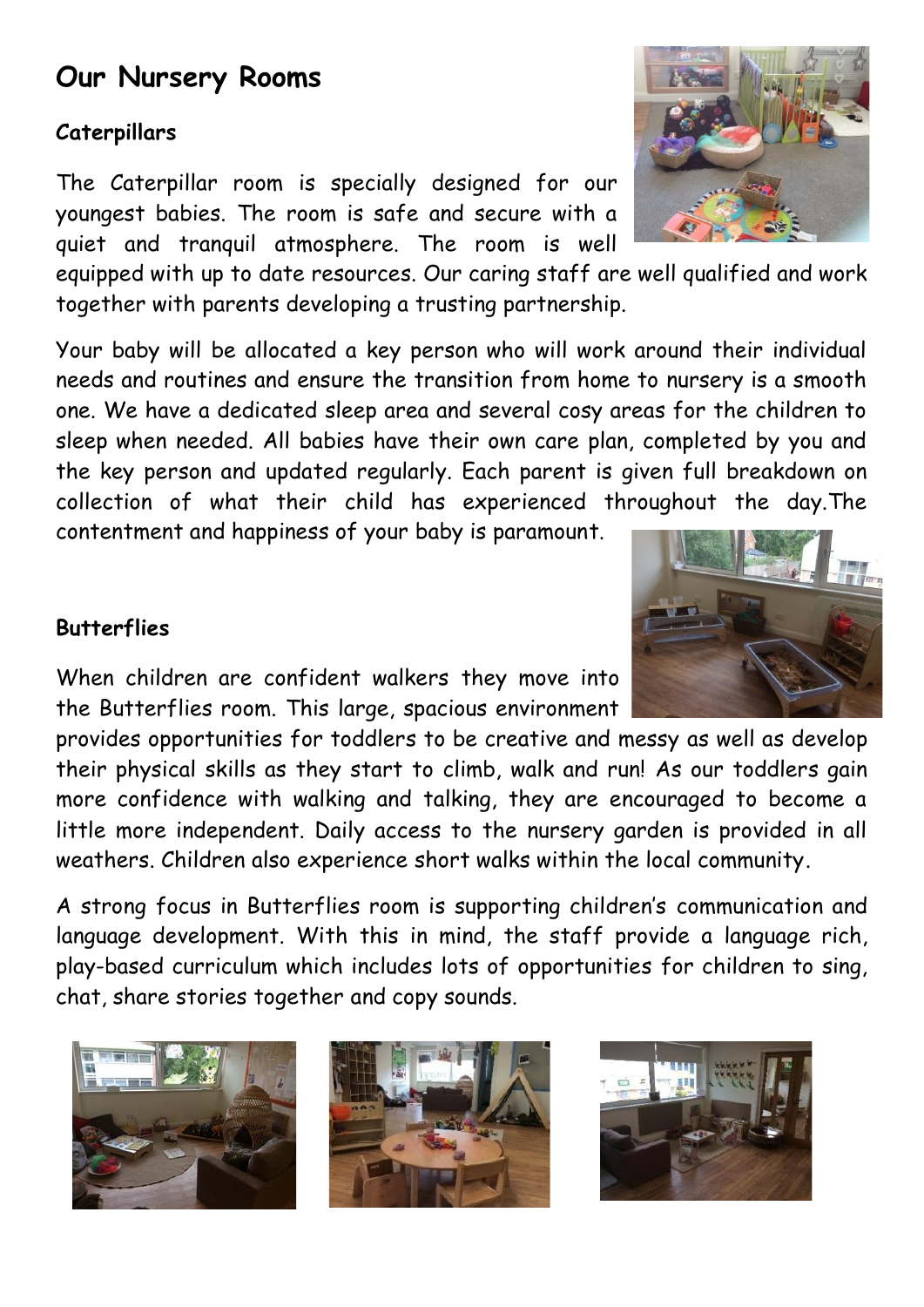#### **Bumble Bees and Ladybirds**

These two rooms are specifically designed for our two and three year olds. With areas to build, share stories, use their imaginations and be creative and messy, children are encouraged to develop their independence and confidence. Both of these rooms have direct access to the outdoor play area and our 'indoor/outdoor' policy means children can choose where they play throughout each session.

The daily routines in Bumble Bees and Ladybirds is slightly more structured than those in the under 2's rooms. Small group times encourage children to sit together for short times to listen to stories, join in with singing and rhyme times or play small games together. This helps develop concentration, sharing

and turn taking.



### **Pre-School Rooms**

Our pre-school rooms are housed in a separate annex building and are run by a qualified Early Years Teacher who oversees the teaching and learning. The nursery day is structured, with a strong emphasis on play, but also includes opportunities for children to develop skills in numeracy and letters and sounds. Throughout their pre-school year, we provide children with a diverse range of experiences and activities which will challenge and inspire them and prepare

them for the transition to 'big school.'

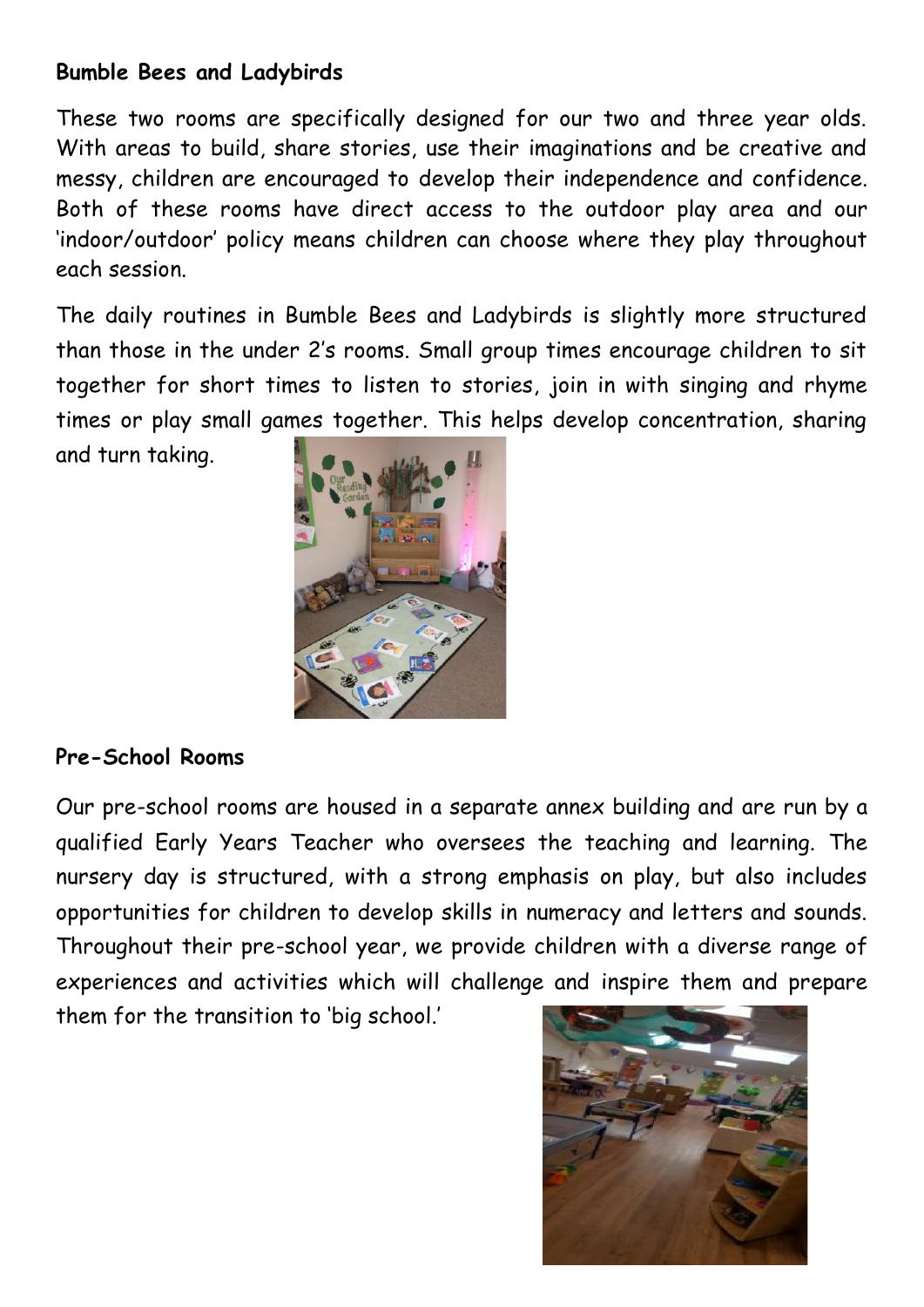#### **Big Adventurers**

This is our fantastic holiday club for children who are leaving us to go to 'big school'. A full, planned programme of exciting activities, outings and special visitors means non-stop fun during the summer months.



#### **The Great Outdoors**

We have 2 wonderful outdoor areas, specially designed to challenge and ignite children's sense of adventure and support their development. Our 0-2's area provides a safe base for babies and toddlers to explore. There is room to crawl, toddle, climb and run as well as a variety of equipment and natural resources to play with.

The larger play space is ideal for 2-4 year olds as it offers a range of more challenging equipment as well opportunities to indulge in imaginary play, large physical activities, quiet areas to read and relax and natural play spaces to enjoy.





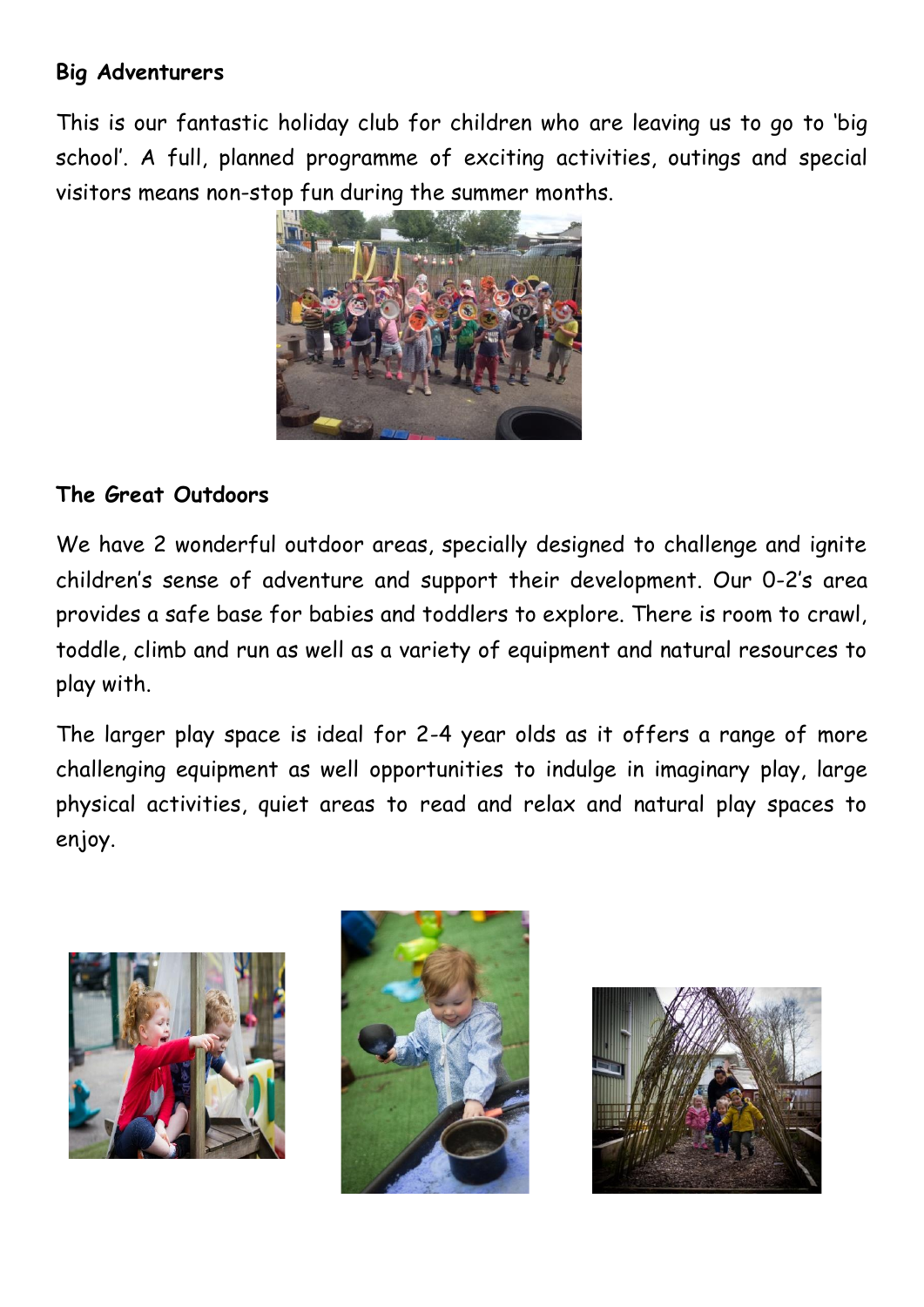## **The Early Years Foundation Stage**

The nursery follows the Early Years Foundation Stage curriculum. We provide a diverse range of activities and experiences which are based on children's current interests and will support and encourage their development in all 7 areas of this curriculum. Your child's key person will provide you with regular updates, both written and verbal, of your child's progress during their time with us.We use online learning journals which your child's key person will update regularly with photographs, videos and observations so you can see your child's progress first-hand.

When your child starts with us, we will provide you with information about the Early Years Foundation Stage and the areas of learning within it as well as a handy guide for you which explains what you can expect your child to be achieving.

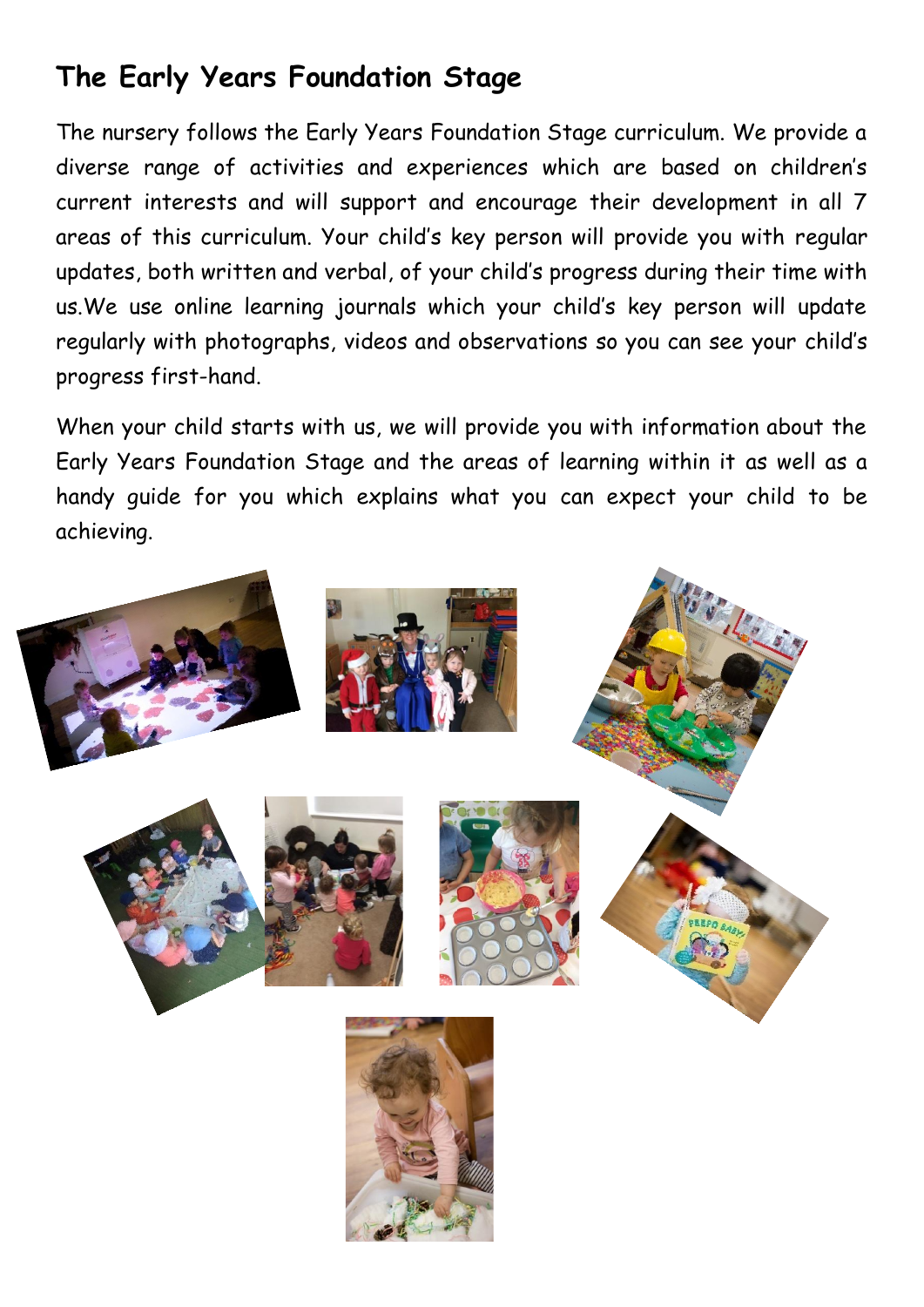## **Additional Activities**

Helena, from Musical Mischief joins are younger children in Caterpillars, Butterflies, Bumble Bees and Ladybirds every week to play instruments, dance and sing. This is free of charge and is included in the weekly fees.

Weekly French lessons for children in Pre-School are also available.\*

\*A small charge applies each term.

These services are currently suspended due to COVID-19 restrictions.



## **Home Learning & Our Nursery Library**

Every half term we will send home activity packs for you to share with your child. These activities will relate to developmental areas which your child will currently be working on in nursery.

We are part of the Lancashire 'We are Reading' initiative and, as such, reading, storytelling and sharing books is a focus for the whole nursery. We encourage all our children to borrow books from our library to take home and enjoy.

Unfortunately due to current COVID-19 restrictions these are no longer sent home but home learning activities are set and suggested on the online learning journal account – Tapestry.

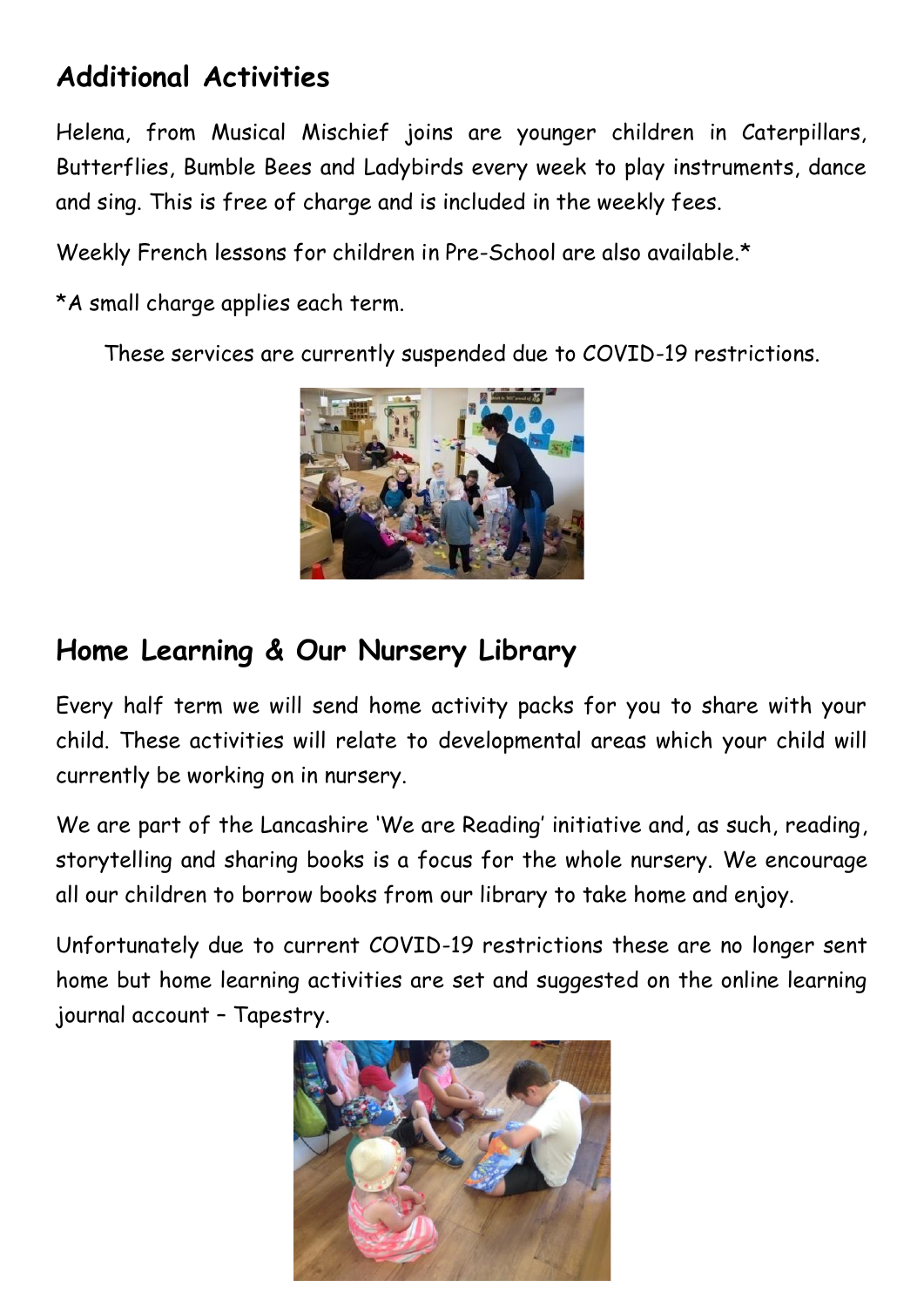## **Food, Glorious Food!**



All the children's meals and snacks are freshly cooked each day by our Nursery Cook. We cater for all dietary requirements, allergies and tastes. Please see our sample menu below. A vegetarian option is available each day.

The Nursery Cook will work in partnership with parents to devise a weaning menu for babies.

|                  | Monday             | Tuesday           | Wednesday              | Thursday              | Friday          |
|------------------|--------------------|-------------------|------------------------|-----------------------|-----------------|
| <b>Breakfast</b> | Selection of       | Selection of      | Selection of           | Selection of          | Selection of    |
|                  | cereal or toast    | cereal or toast   | cereal or toast        | cereal or toast       | cereal or toast |
|                  | 1, 2, 5, 7         | 1, 2, 5, 7        | 1, 2, 5, 7             | 1, 2, 5, 7            | 1, 2, 5, 7      |
| Snack            | Fresh Fruit        | Yoghurt           | Crudites & Dip         | Muesli Flapjack       | Fresh Fruit     |
|                  |                    | 1, 5              | 1, 3, 8                | 1, 2, 5               |                 |
| Lunch            | Chicken &          | Vegetable         | Chilli Con Carne       | Sardine               | Cowboy Pie      |
|                  | Tarragon           | Lasagne           | with Rice              | Spaghetti             |                 |
|                  | Casserole          |                   |                        |                       | 2, 5, 7         |
|                  | $\mathbf{2}$       | 1, 2, 5           |                        | $\mathcal{P}$         |                 |
| Vegetarian       | Quorn Chicken &    | Vegetable Pasta   | Quorn Chilli Con       | Vegetable             | Quorn Sausage   |
| Option           | Tarragon           |                   | <b>Carne with Rice</b> | Spaghetti             | Pie             |
|                  | Casserole          | $\overline{c}$    |                        |                       |                 |
|                  | $\overline{c}$     |                   |                        | $\overline{c}$        | 2, 7            |
| Pudding          | Yoghurt            | Artic Roll        | Chocolate Chip         | <b>Rice Pudding</b>   | Jelly           |
|                  | 1, 5               | 1, 2, 5           | Cookie                 |                       |                 |
|                  |                    |                   | 1, 2, 5                |                       |                 |
| Snack            | Pancakes &         | Fresh Fruit       | Cucumber &             | Pittas with           | Breadsticks &   |
|                  | <b>Blueberries</b> |                   | Carrot Sticks          | Hummus                | Dip             |
|                  | 1, 2, 5            |                   |                        |                       |                 |
|                  |                    |                   |                        | 1, 2                  | 1, 2, 3, 5, 8   |
| Tea              | Homemade Soup      | <b>Irish Stew</b> | Macaroni Cheese        | <b>Baked Beans on</b> | Tomato & Garlic |
|                  | & Bread Roll       |                   | & Cherry               | Toast                 | Linguine        |
|                  | 2, 5, 7            | $\overline{c}$    | Tomatoes               |                       |                 |
|                  |                    |                   | 1, 2                   |                       |                 |
| Vegetarian       | As above           | Vegetable Stew    | As above               | As above              | As above        |
| Option           |                    |                   |                        |                       |                 |
|                  |                    | 2                 |                        |                       |                 |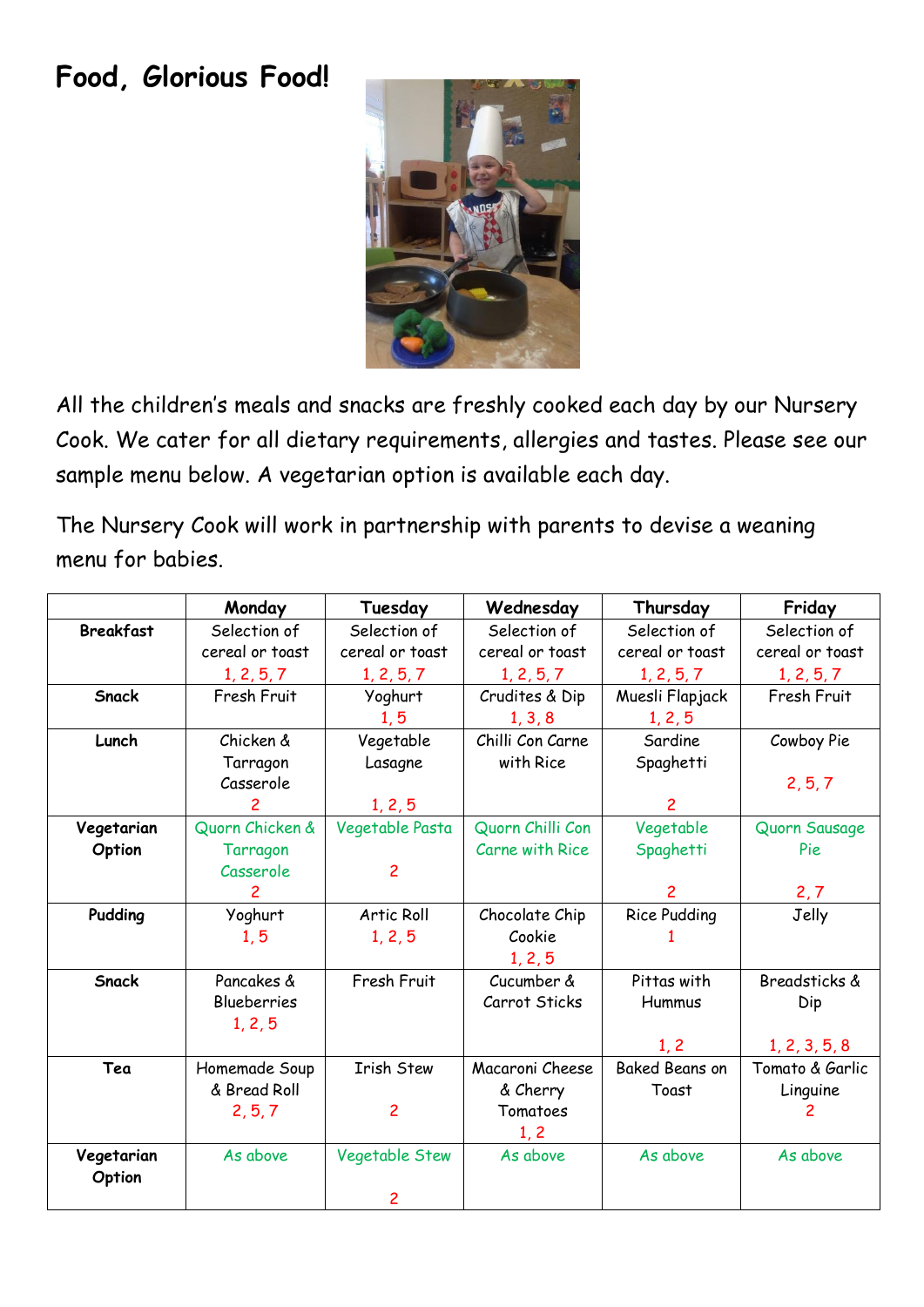## **Our partnerships with parents**

We pride ourselves on the relationships we forge with parents and carers. At the start of your child's time with us, we will ask you to share lots of information about them so we can ensure that we are able to meet their individual needs, to the very highest of standards. Throughout your child's learning journey at Little Explorers staff will work very closely with you and keep you informed of their progress through daily feedback, written reports as well as regular parent meetings. Our online learning journals provide you with observations, photographs and videos of milestones in your child's development. These are updated regularly by your child's key person.



We welcome parents, carers and grandparents to join our parent committee. We meet once every half term to discuss future events, nursery policies, routines and share ideas.

## **What makes Little Explorers so special?**

- $\checkmark$  Fully qualified and experienced staff team
- $\checkmark$  Open Monday Friday 730am 6.00pm
- $\checkmark$  Separate, newly refurbished pre-school annex
- ✓ Full time, qualified Early Years Teacher
- ✓ Experienced Senior Management Team
- ✓ Vibrant and well-resourced indoor and outdoor environments
- $\checkmark$  Healthy & nutritious meals and snacks
- $\checkmark$  Extra curricula weekly sessions of French, drama, football and music
- $\checkmark$  Safe and secure grounds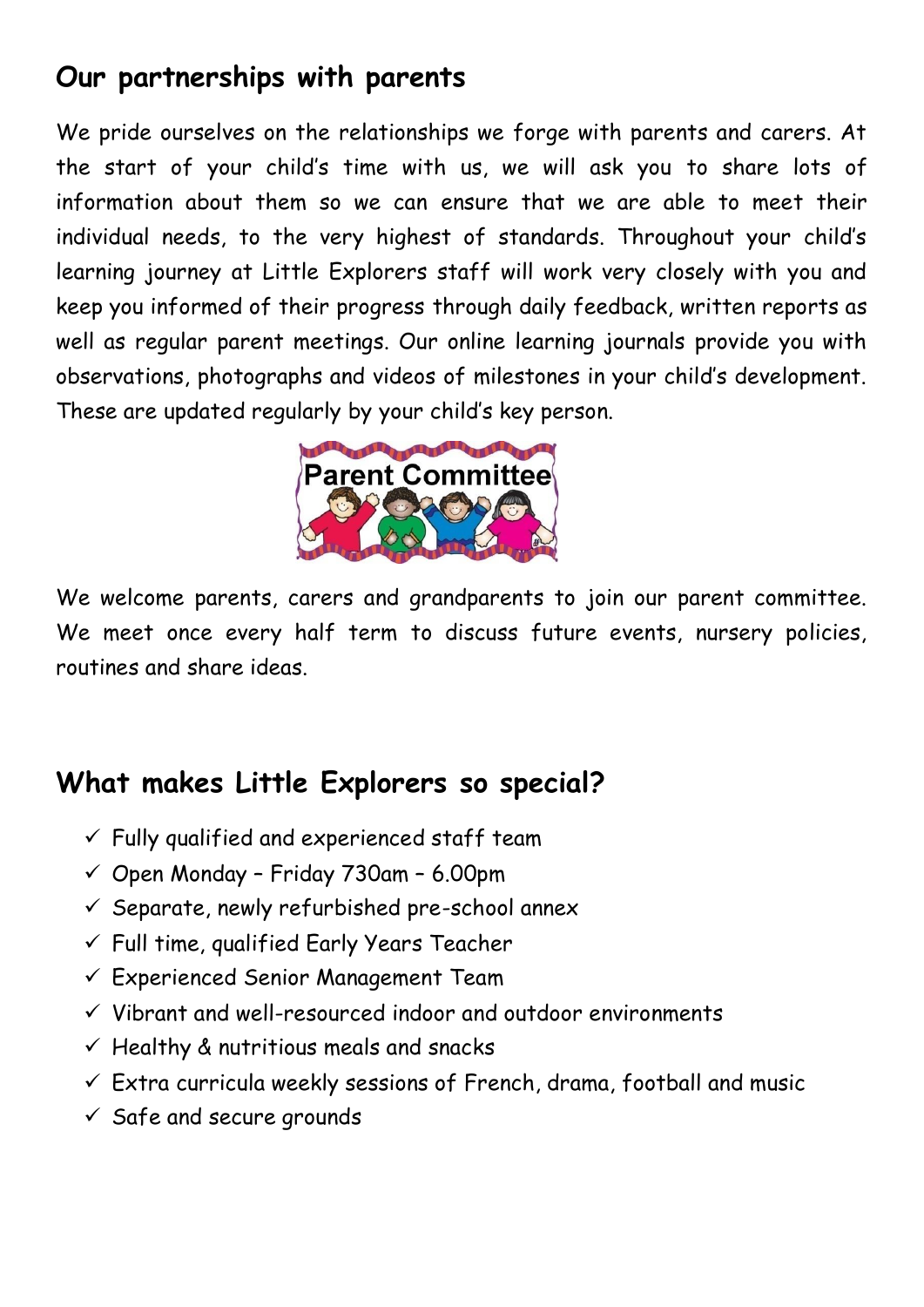#### **Don't just take our word for it...**

What our Parents say about Little Explorers:

'*My son goes here and he loves it. He has come on a lot since starting. The staff are very friendly and approachable. We use Tapestry to keep in touch with regards to his learning and development which is great! We just hope he gets to go back for a few weeks before he starts school as*

*he really misses his teachers and friends. Preschool has been very supportive during this time and have been setting us activities to try.' (May 2020)*

*'The staff in Pre-School were absolutely amazing with my son after he moved from another nursery setting, helping him quickly settle in and make new friends.*

*It has been 5 months now since he has left to go to 'big school' and he still talks about them all the time, showing what a massive impact they have all had on his life!*

*Would highly recommend to anyone thinking about putting their children into this nursery or preschool.' (December 2019).*

*'A great nursery, that good we are using it again with our second child. These are always friendly and happy to help and it's the staff that make it great.' (April 2020)*

*'Can't thank Little Explorers enough for all they have done for our son. He's loved every minute being there. You couldn't find nicer more welcoming staff if you tried. The support the staff give the children is exceptional. The only reason we had to leave was due to us relocating. I would recommend this nursery/ preschool to anymore. Absolutely Brilliant!' (January 2020)*

'*Can't recommend little explorers enough. Lovely staff and we are kept very informed about lexi's day etc. Lexi was very shy and had little confidence when she first started but is a very happy, confident and outgoing little girl now and for that i can't thank everyone in preschool enough. it will be a very sad day when she leaves in 2 weeks x.' (August 2019)*

*'My little girl has always been happy and settled at nursery. Her progress and confidence is lovely to see.' (March 2018)*

*'The nursery is a lovely environment with fantastic resources.' (March 2018)*

*'We enjoy reading the online journal and seeing the fantastic progress my child is making.' (July 2018)*

What others have to say…

*'Passionate about providing children and families with the best early years provision.' (Ofsted 2018)*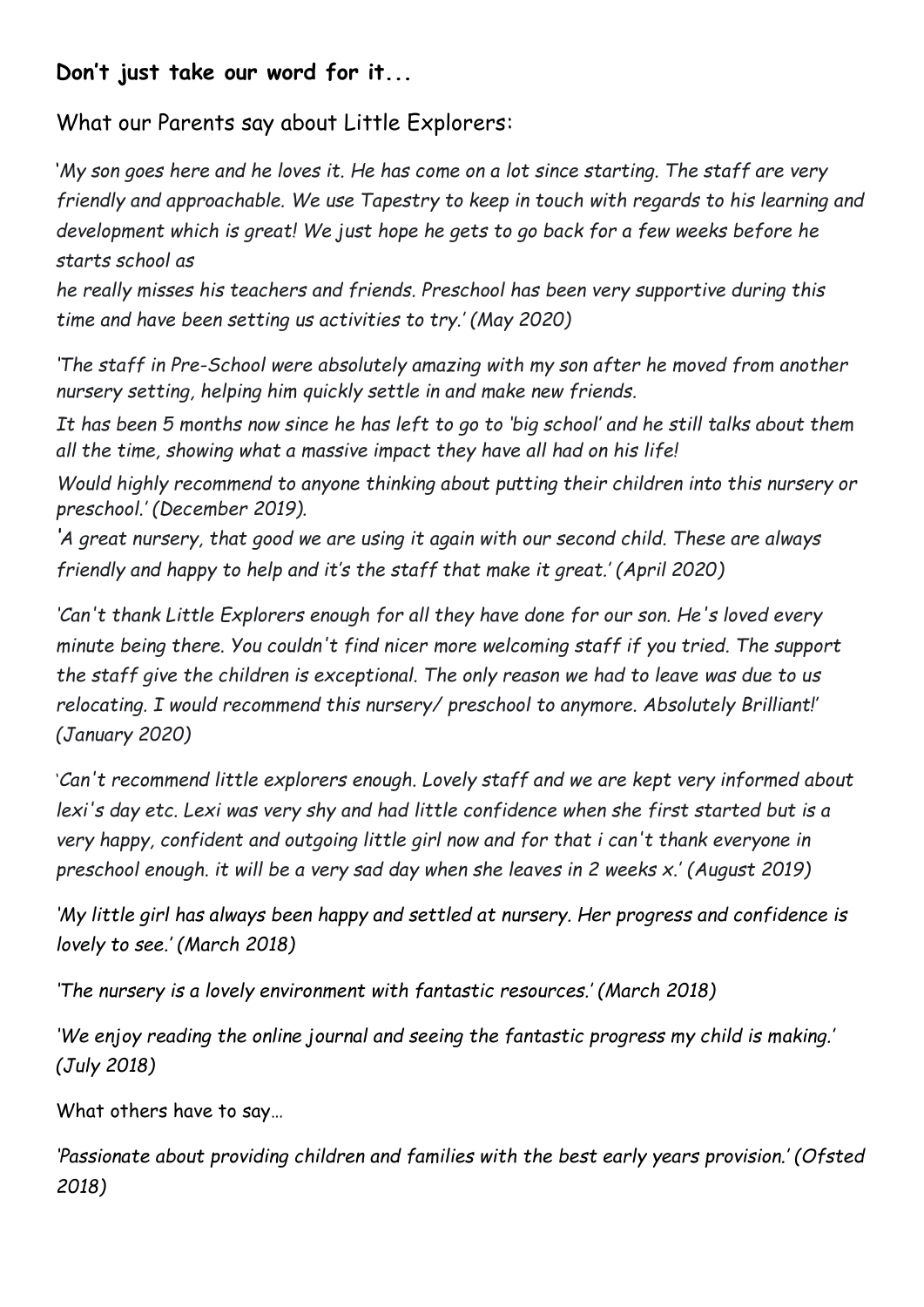#### **Session Times & Fees**

**0-2 year olds**

| Full day 7.30am - 6.00pm (including all meals and snacks)                         | £50.00  |
|-----------------------------------------------------------------------------------|---------|
| Morning session 7.30am - 12.30pm (including breakfast, snack and lunch)           | £33.00  |
| Afternoon session 1.00pm - 6.00pm (including tea)                                 | £33.00  |
| Full week Monday - Friday 7.30am - 6.00pm                                         | £240.00 |
| Over 2's                                                                          |         |
| Full day 7.30am - 6.00pm (including all meals and snacks)                         | £48.50  |
| Morning session 7.30am - 12.30pm (including breakfast, snack and lunch)<br>£32.00 |         |
| Afternoon session 1.00pm - 6.00pm (including tea)                                 | £32.00  |
| Full week Monday -Friday 7.30am - 6.00pm                                          | £230.00 |

**Meal charges** for children in receipt of 15/30 hour funding remain at £2.50 a meal.

**Sibling discount** is 10% off the eldest child, if both children are fee paying. There is no sibling discount if either or both children are in receipt of funding.

To support parents/carers with childcare costs for children of all ages the Government introduced the Tax-Free Childcare scheme. You can open an online account which you can pay into to cover your cost of childcare, for every 80p you pay in the government will top up your account with an extra 20p. For those parents/carers with children aged 3 & 4 years the 30 hours childcare scheme is available. To find out more about these schemes and extra support with childcare costs please visit [www.childcarechoices.gov.uk.](http://www.childcarechoices.gov.uk/)

Funded sessions for 2, 3 and 4-year olds available. Top up fee and meals not included.

Fees can be paid by cash, card, bank transfer, and standing order, tax free childcare and childcare vouchers.

*Please note that any overpayments made by childcare vouchers are non-refundable.*